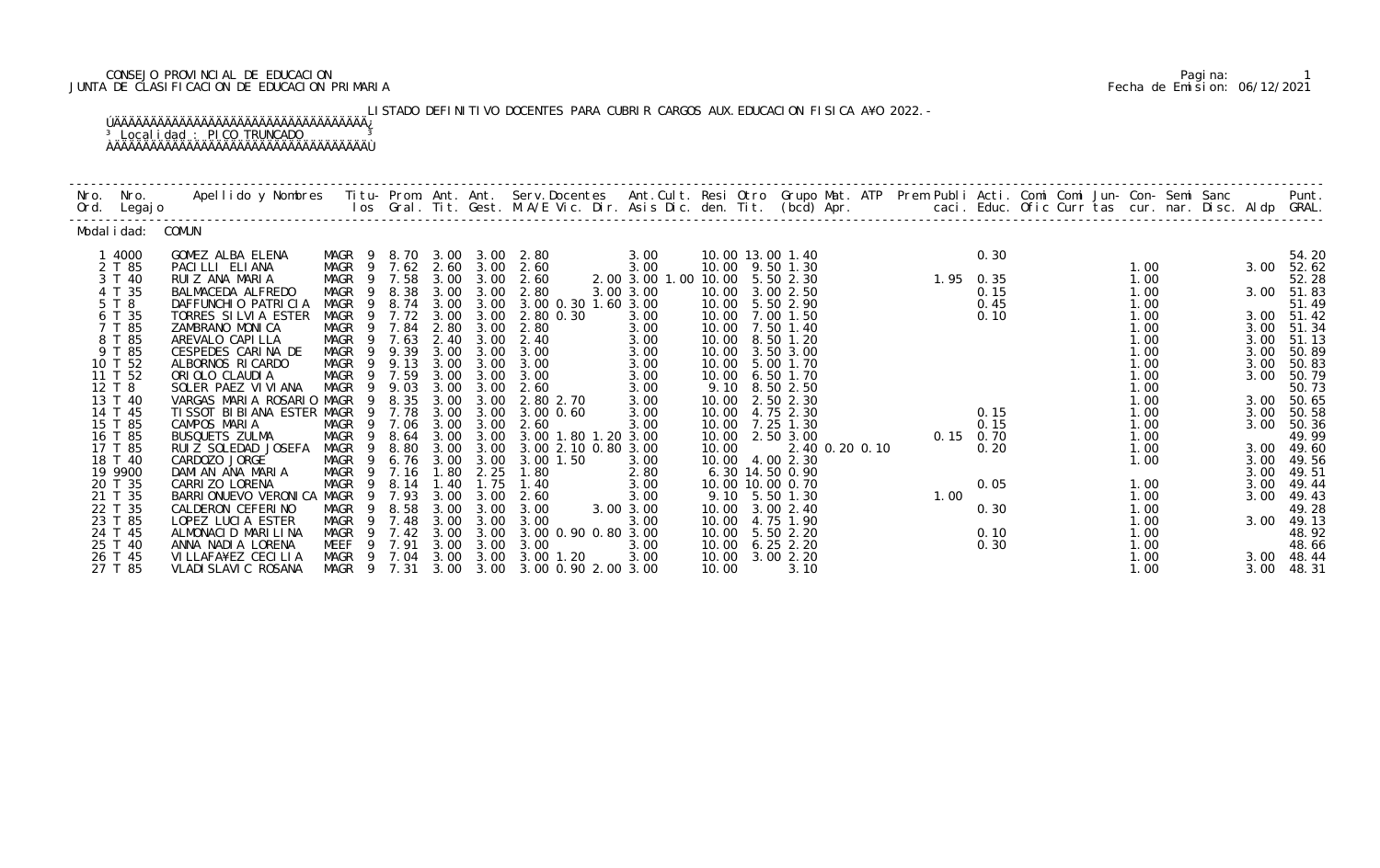### CONSEJO PROVINCIAL DE EDUCACION Pagina: 2 JUNTA DE CLASIFICACION DE EDUCACION PRIMARIA Fecha de Emision: 06/12/2021

LISTADO DEFINITIVO DOCENTES PARA CUBRIR CARGOS AUX. EDUCACION FISICA A¥O 2022.-

| Nro. | Nro.<br>Ord. Legajo | Apellido y Nombres Titu-Prom. Ant. Ant. Serv.Docentes Ant.Cult. Resi Otro Grupo Mat. ATP Prem Publi Acti. Comi Comi Jun-Con-Semi Sanc Punt.<br>Ios Gral. Tit. Gest. M.A/E Vic. Dir. Asis Dic. den. Tit. (bcd) Apr. |             |                         |                            |      |                                 |             |                 |                         |      |                      |      |      |               |      | Punt.      |
|------|---------------------|--------------------------------------------------------------------------------------------------------------------------------------------------------------------------------------------------------------------|-------------|-------------------------|----------------------------|------|---------------------------------|-------------|-----------------|-------------------------|------|----------------------|------|------|---------------|------|------------|
|      | 28 T 35             | RUZ SANDRA ELIZABETH MAGR 9 7.88 3.00 3.00 3.00                                                                                                                                                                    |             |                         |                            |      |                                 | 3.00        |                 |                         |      | 10.00 5.75 2.40 0.10 | 0.15 |      | 1.00          |      | 48.28      |
|      | 29 T 85             | FIGUEROA ABEL CESAR                                                                                                                                                                                                |             |                         |                            |      | MAGR 9 9.13 3.00 3.00 3.00 1.80 | 3.00        | 10.00           | 2.20                    |      |                      |      |      | 1.00          |      | 3.00 48.13 |
|      | 30 8899             | PAVON I VON MARIEL                                                                                                                                                                                                 |             |                         | MEEF 9 7.50 2.40 3.00 2.20 |      |                                 | 0.65        |                 | 10.00 7.50 1.80         |      |                      |      |      | 1.00          |      | 3.00 48.10 |
|      | 31 T 52             | FERNANDEZ ANA                                                                                                                                                                                                      | MAGR 9 7.39 |                         |                            |      | 3.00 3.00 3.00 2.10 0.80 3.00   |             | 10.00           | 2.70                    |      |                      |      | 0.05 | 1.00          |      | 3.00 47.99 |
|      | 32 T 40             | ROSSI ANDREA FABIANA MAGR 9 6.86 3.00                                                                                                                                                                              |             |                         |                            | 3.00 | 3.00 3.00                       | 3.00        | 10.00           | 3.00                    |      |                      |      |      | 1.00          |      | 3.00 47.86 |
|      | 33 T 35             | CASTA¥INO MARIA                                                                                                                                                                                                    |             |                         | MAGR 9 7.55 3.00           | 3.00 | 1.60 1.20 0.80 3.00             |             |                 | 10.00 5.50 1.40         |      |                      | 0.45 |      | $1.00$ $0.20$ |      | 47.70      |
|      | 34 T 35             | BARROSO CLAUDIA                                                                                                                                                                                                    |             |                         | MAGR 9 7.22 3.00           | 3.00 | 3.00 0.60                       | 3.00        |                 | 10.00 2.25 2.30         | 0.10 |                      | 0.10 |      | 1.00          |      | 3.00 47.57 |
|      | 35 T 45             | DI AZ NORA ANDREA                                                                                                                                                                                                  |             |                         | MAGR 9 7.30 3.00           | 3.00 | 3.00                            | 3.00        |                 | 10.00 6.50 1.60         |      |                      | 0.15 |      | 1.00          |      | 47.55      |
|      | 36 T 40             | ARABEL DARIO MARCELO MAGR 9 7.92 2.80                                                                                                                                                                              |             |                         |                            |      | 3.00 3.00                       | 3.00        |                 | 10.00 4.00 1.50         |      |                      | 0.15 |      | 1.00          |      | 2.00 47.37 |
|      | 37 T 8              | RODRI GUEZ MARI ANA                                                                                                                                                                                                |             |                         | MAGR 9 7.85 3.00           | 3.00 | 3.00 1.50 0.80 3.00             |             |                 | 10.00  1.25  3.00  0.50 |      |                      | 0.45 |      | 1.00          |      | 47.35      |
|      | 38 T 40             | PORFIRIO LUCIANA                                                                                                                                                                                                   |             |                         | MAGR 9 8.30 3.00           | 3.00 | 3.00 0.60                       | 0.85        |                 | 10.00 3.50 1.70         |      |                      | 0.35 |      | 1.00          |      | 3.00 47.30 |
|      | 39 T 45             | MEDINA MARIA DEL                                                                                                                                                                                                   |             |                         | MAGR 9 7.86 3.00           |      | 3.00 3.00 0.90                  | 3.00        |                 | 10.00 4.25 2.00         |      |                      | 0.10 |      | 1.00          |      | 47.11      |
|      | 40 T 52             | LLAMPA SENOVIA                                                                                                                                                                                                     |             |                         | MAGR 9 6.04 3.00 3.00      |      | 3.00 2.10 0.80 3.00             |             | 10.00           | 2.90                    |      |                      | 0.10 |      | 1.00          |      | 3.00 46.94 |
|      | 41 T 7              | GOMEZ ROSA MALVA                                                                                                                                                                                                   |             |                         | MAGR 9 8.86 3.00           | 3.00 | 2.40                            | $1.20$ 1.43 |                 | 10.00 4.00 3.00         |      |                      |      |      | 1.00          |      | 46.89      |
|      | 42 T 52             | VARGAS CARLOS                                                                                                                                                                                                      |             |                         | MAGR 9 8.66 3.00           | 3.00 | 2.60                            | 1.15        |                 | 10.00 4.00 1.30         |      |                      |      |      | 1.00          |      | 3.00 46.71 |
|      | 43 T 35             | ANCE MORENO ROSANA P MAGR 9 8.29                                                                                                                                                                                   |             |                         | 3.00                       | 3.00 | 3.00 0.30                       | 3.00        | 10.00           | 2.80                    |      |                      | 0.25 |      | 1.00          |      | 3.00 46.64 |
|      | 44 T 35             | CANALE JESSI CA                                                                                                                                                                                                    | MAGR        |                         | 9 8.22 3.00                | 3.00 | 3.00                            | 3.00        |                 | 10.00  1.50  1.70       |      |                      | 0.15 |      | 1.00          | 3.00 | 46.57      |
|      | 45 T 45             | ARGUMOZA MARIO ROQUE MAGR                                                                                                                                                                                          |             | 7.73<br>$\overline{9}$  | 3.00                       | 3.00 | 3.00                            | 3.00        |                 | 10.00 3.75 2.90         |      |                      | 0.10 |      | 1.00          |      | 46.48      |
|      | 46 T 21             | GONZALO ANALIA                                                                                                                                                                                                     | MEEF        |                         | 9 7.72 3.00                | 3.00 | 3.00                            | 3.00        |                 | 10.00 3.00 3.00         |      |                      | 0.75 |      | 1.00          |      | 46.47      |
|      | 47 T45              | VAZQUEZ GRETA CAROLA MAGR 9 8.40                                                                                                                                                                                   |             |                         | 1.80                       | 2.25 | 2.00                            | 2.80        |                 | 10.00 5.00 1.00         |      |                      |      |      | 1.00          |      | 3.00 46.25 |
|      | 48 T 52             | DIAZ DOJORTI ELIANA MAGR                                                                                                                                                                                           |             |                         | 9 8.19 3.00                | 3.00 | 3.00 1.50                       | 3.00        |                 | 10.00 2.00 2.50         |      |                      |      |      | 1.00          |      | 46.19      |
|      | 49 T 40             | PAEZ CAROLA ETHEL                                                                                                                                                                                                  |             |                         | MAGR 9 6.22 3.00           | 3.00 | 3.00                            | 3.00        |                 | 10.00 6.25 1.60         |      |                      | 0.10 |      | 1.00          |      | 46.17      |
|      | 50 T 52             | MOLINA ROXANA                                                                                                                                                                                                      |             |                         | MAGR 9 7.64 2.80           | 3.00 | 2.80                            | 3.00        |                 | 10.00 2.25 1.40         |      |                      | 0.10 |      | 1.00          |      | 3.00 45.99 |
|      | 51 T 40             | ARANDA GRACI ELA                                                                                                                                                                                                   | MAGR 9 7.61 |                         | 3.00                       |      | 3.00 3.00 2.40                  | 3.00        |                 | 10.00  1.50  2.40       |      |                      |      |      | 1.00          |      | 45.91      |
|      | 52 T 8              | ANDRADE HERMINIA DEL                                                                                                                                                                                               | MAGR        | 9 7.59                  | 3.00                       | 3.00 | 3.00 0.90                       | 3.00        |                 | 10.00 3.00 2.00         |      |                      | 0.15 |      | 1.00          |      | 45.64      |
|      | 53 TAD 5            | SAJAMA NORA ADRIANA                                                                                                                                                                                                | MAGR        | 6. 79<br>$\overline{9}$ | 3.00                       | 3.00 | 3.00                            | 3.00        |                 | 10.00  1.50  2.20  0.10 |      |                      |      |      | 1.00          |      | 3.00 45.59 |
|      | 54 T 52             | FERNANDEZ NELSON                                                                                                                                                                                                   | MAGR 9 7.88 |                         | 3.00                       | 3.00 | 3.00                            | 3.00        | 10.00 1.00 1.70 |                         |      |                      |      |      | 1.00          |      | 3.00 45.58 |
|      | 55 T 40             | GOMEZ MARIA ANGELICA MAGR 9 7.53 3.00 3.00                                                                                                                                                                         |             |                         |                            |      | 3.00                            | 2.80        |                 | 9.10 4.25 2.80          |      |                      |      |      | 1.00          |      | 45.48      |
|      | 56 T 52             | ALDERETE RAMON                                                                                                                                                                                                     |             |                         |                            |      | MAGR 9 6.75 3.00 3.00 3.00 0.90 | 3.00        | 10.00           | 2.60                    |      |                      | 0.15 |      | 1.00          |      | 3.00 45.40 |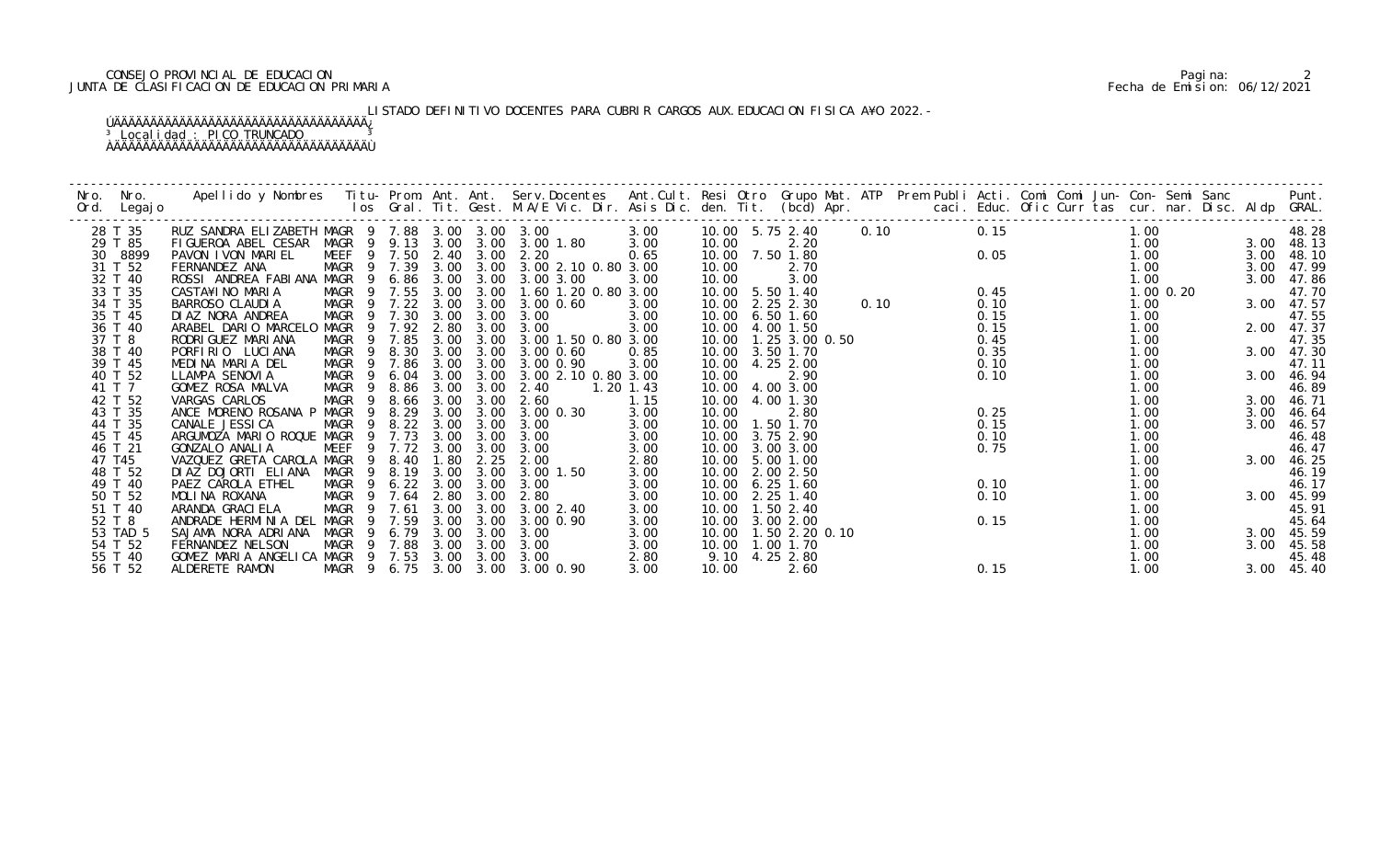### CONSEJO PROVINCIAL DE EDUCACION Pagina: 3 JUNTA DE CLASIFICACION DE EDUCACION PRIMARIA Fecha de Emision: 06/12/2021

LISTADO DEFINITIVO DOCENTES PARA CUBRIR CARGOS AUX. EDUCACION FISICA A¥O 2022.-

| Nro.   | Nro.        | Apellido y Nombres - Titu- Prom. Ant. Ant. Serv.Docentes - Ant.Cult. Resi Otro Grupo Mat. ATP Prem Publi Acti. Comi Comi Jun- Con- Semi Sanc - - Punt.<br>Ios Gral. Tit. Gest. M.A/E Vic. Dir. Asis Dic. den. Tit. (bcd) Apr. --- |                  |                |                   |      |                       |                                 |      |                      |                |           |      |                            |      |      |               |      |      |            |
|--------|-------------|-----------------------------------------------------------------------------------------------------------------------------------------------------------------------------------------------------------------------------------|------------------|----------------|-------------------|------|-----------------------|---------------------------------|------|----------------------|----------------|-----------|------|----------------------------|------|------|---------------|------|------|------------|
|        | Ord. Legajo |                                                                                                                                                                                                                                   |                  |                |                   |      |                       |                                 |      |                      |                |           |      |                            |      |      |               |      |      |            |
|        |             |                                                                                                                                                                                                                                   |                  |                |                   |      |                       |                                 |      |                      |                |           |      |                            |      |      |               |      |      |            |
|        | 57 T 45     | MASH NADIA YAQUELIN MAGR 9 8.14 3.00 3.00 3.00                                                                                                                                                                                    |                  |                |                   |      |                       |                                 | 3.00 |                      |                |           |      |                            | 0.15 | 1.00 |               |      |      | 45.29      |
|        | 58 T 40     | COLIBORO MONICA                                                                                                                                                                                                                   |                  |                |                   |      |                       | MAGR 9 6.89 2.20 2.75 2.20      | 3.00 |                      |                |           |      | $0.00$<br>$0.00$<br>$0.00$ |      | 1.00 |               |      |      | 45.24      |
|        | 59 T 85     | SOSA MIRTA SOLEDAD                                                                                                                                                                                                                |                  |                |                   |      |                       | MAGR 9 7.24 2.40 3.00 2.40      | 3.00 | 10.00 6.00 1.20      |                |           |      |                            |      |      | 1.00          |      |      | 45.24      |
|        | 60 T 52     | STUDER MARIO OSCAR                                                                                                                                                                                                                |                  |                |                   |      | MAGR 9 7.15 3.00 3.00 | 3.00                            | 3.00 | 10.00                | 2.90           |           |      |                            | 0.10 |      | 1.00          |      |      | 3.00 45.15 |
|        | 61 T 40     | SANCHEZ SILVIA                                                                                                                                                                                                                    |                  |                |                   |      |                       | MAGR 9 6.22 3.00 3.00 3.00 1.80 | 3.00 | 10.00                | 3.00           |           |      |                            | 0.10 |      | 1.00          |      | 2.00 | 45.12      |
|        | 62 T 52     | FLORES ALBA BEATRIZ                                                                                                                                                                                                               | MAGR 9 7.60 3.00 |                |                   |      | 3.00                  | 3.00 1.50 1.20 3.00             |      | 10.00  1.00  2.90    |                |           |      |                            | 0.40 |      | 1.00          | 1.50 |      | 45.10      |
|        | 63 T 52     | QUIROGA MYRIAM ESTER MAGR                                                                                                                                                                                                         |                  |                | 9 6.86 3.00       |      | 3.00                  | 3.00 2.10                       | 3.00 | 10.00  1.00  3.00    |                |           |      |                            | 0.10 |      | 1.00          |      |      | 45.06      |
|        | 64 T 52     | FERNANDEZ ANGEL                                                                                                                                                                                                                   | MAGR 9 7.39      |                |                   |      | 3.00 3.00             | 3.00 0.60 2.40 3.00             |      | 10.00                | 2.60           |           |      |                            |      |      | 1.00          |      |      | 44.99      |
|        | 65 T 52     | PAZ MARIA CRISTINA                                                                                                                                                                                                                | MAGR             |                | 9 7.50 3.00       |      | 3.00                  | 3.00                            | 3.00 | 10.00                | 2.40           |           |      |                            |      |      | 1.00          |      |      | 3.00 44.90 |
| 66 T 8 |             | CARRI ZO SANDRA                                                                                                                                                                                                                   | MAGR 9           |                | $6.12 \quad 3.00$ |      | 3.00                  | 3.00 1.20 1.60 3.00             |      | 10.00  1.00  2.80    |                |           |      |                            | 0.15 |      | 1.00          |      |      | 44.87      |
|        | 67 TAD 5    | ARGUMOZA ANGELA                                                                                                                                                                                                                   | MAGR 9 6.59 3.00 |                |                   |      | 3.00                  | 3.00                            | 3.00 | 10.00                | 3.00           |           |      |                            | 0.20 |      | 1.00          |      | 3.00 | 44.79      |
|        | 68 T 35     | PANOZO GLORIA                                                                                                                                                                                                                     |                  |                |                   |      | MAGR 9 7.54 3.00 3.00 | 3.00 1.80 0.40 3.00             |      | 10.00                |                | 2.60 0.30 |      |                            |      |      | 1.00          |      |      | 44.64      |
|        | 69 T 45     | CASAS ROSA LILIANA                                                                                                                                                                                                                | MAGR             |                | 9 7.89            | 3.00 | 3.00                  | 3.00                            | 3.00 | 10.00 2.00 2.40      |                |           |      |                            | 0.15 |      | $0.10$ $1.00$ |      |      | 44.54      |
|        | 70 T 35     | ALBARRACIN VELIZ                                                                                                                                                                                                                  | MEEF 9 7.32 3.00 |                |                   |      | 3.00                  | 3.00                            | 3.00 | 10.00                | 2.10           |           |      |                            | 0.10 |      | 1.00          |      |      | 3.00 44.52 |
| 71 T 8 |             | ARCE PATRICIA ESTER                                                                                                                                                                                                               | MAGR 9 7.36      |                |                   | 3.00 | 3.00                  | 3.00                            | 3.00 | 10.00                | 2.00           |           |      |                            | 0.10 |      | 1.00          |      | 3.00 | 44.46      |
|        | 72 T 52     | PAI LLAMAN SUSANA                                                                                                                                                                                                                 | MAGR 9 7.65      |                |                   | 3.00 | 3.00                  | 3.00                            | 3.00 | 10.00                | 1.70           |           |      |                            | 0.10 |      | 1.00          |      | 3.00 | 44.45      |
|        | 73 T 85     | ARCE MARIA DANIELA                                                                                                                                                                                                                | MAGR             |                | 9 7.38            | 2.40 | 3.00                  | 2.40                            | 3.00 | 10.00 5.00 1.20      |                |           |      |                            |      |      | 1.00          |      |      | 44.38      |
|        | 74 T 35     | HERBAS PABLO                                                                                                                                                                                                                      | MAGR 9 7.54      |                |                   | 2.60 | 3.00                  | 2.60                            | 3.00 | 10.00                | $1.25$ 1.30    |           |      |                            |      |      | 1.00          |      | 3.00 | 44.29      |
|        | 75 T 35     | ARABEL RITA                                                                                                                                                                                                                       | MAGR             |                | 9 7.36            | 3.00 | 3.00                  | 2.80                            | 1.60 | 10.00 5.00 1.40      |                |           |      |                            | 0.10 |      | 1.00          |      |      | 44.26      |
|        | 76 T 85     | ROBLES SILVIA                                                                                                                                                                                                                     | MAGR 9 6.06 3.00 |                |                   |      | 3.00                  | 3.00                            | 3.00 | 10.00 4.00 2.20      |                |           |      |                            |      |      | 1.00          |      |      | 44.26      |
|        | 77 T 52     | SOSA MARIA EUGENIA                                                                                                                                                                                                                | MAGR 9 7.18      |                |                   | 1.80 | 2.50                  | 2.00                            | 3.00 | 10.00                | 3.75 1.00      |           |      |                            |      |      | 1.00          |      |      | 3.00 44.23 |
|        | 78 T 35     | SULETA LUZ ALEJANDRA MAGR 9 7.61                                                                                                                                                                                                  |                  |                |                   | 3.00 | 3.00                  | 3.00                            | 2.95 | 10.00                | 2.50 1.90 0.10 |           |      |                            | 0.15 |      | 1.00          |      |      | 44.21      |
|        | 79 T 45     | GONZALEZ CRISTIAN                                                                                                                                                                                                                 | MAGR             |                | 9 7.40            | 2.60 | 3.00                  | 2.70                            | 1.70 | 10.00 2.50 1.30      |                |           |      |                            |      |      | 1.00          |      |      | 3.00 44.20 |
|        | 80 T 85     | BUSCAROLO ALEJANDRA                                                                                                                                                                                                               | MEEF             |                | 9 7.58            | 3.00 | 3.00                  | 3.00                            | 3.00 | 10.00                | 1.60           |           |      |                            |      |      | 1.00          |      |      | 3.00 44.18 |
|        | 81 T 40     | VELASQUEZ MARTINA                                                                                                                                                                                                                 | MAGR             |                | 9 6.81            | 3.00 | 3.00                  | 3.00                            | 2.60 | 10.00                | 4.00 1.70      |           |      |                            |      |      | 1.00          |      |      | 44.11      |
|        | 82 8862     | PAVON YANINA ESTER                                                                                                                                                                                                                | MAGR             | $\overline{9}$ | 8.03              | 2.80 | 3.00                  | 2.40                            | 2.65 | 10.00                | 5.00 1.20      |           |      |                            |      |      |               |      |      | 44.08      |
|        | 83 T 52     | MANSILLA CECILIA                                                                                                                                                                                                                  | MAGR 9 7.57      |                |                   |      | 2.20 2.75             | 2.20                            | 3.00 | 10.00 2.00 1.10 0.20 |                |           |      |                            |      |      | 1.00          |      |      | 3.00 44.02 |
|        | 84 TAD 5    | MORENO YOLANDA DEL                                                                                                                                                                                                                |                  |                |                   |      | MAGR 9 5.94 3.00 3.00 | 3.00                            | 3.00 | 10.00                | 3.00           |           |      |                            | 0.05 |      | 1.00          |      | 3.00 | 43.99      |
|        | 85 T 35     | OJEDA CARLOS                                                                                                                                                                                                                      |                  |                |                   |      | MAGR 9 7.56 2.80 3.00 | 2.80                            | 1.55 | 10.00  1.50  1.40    |                |           | 0.10 |                            | 0.25 |      | 1.00          |      | 3.00 | 43.96      |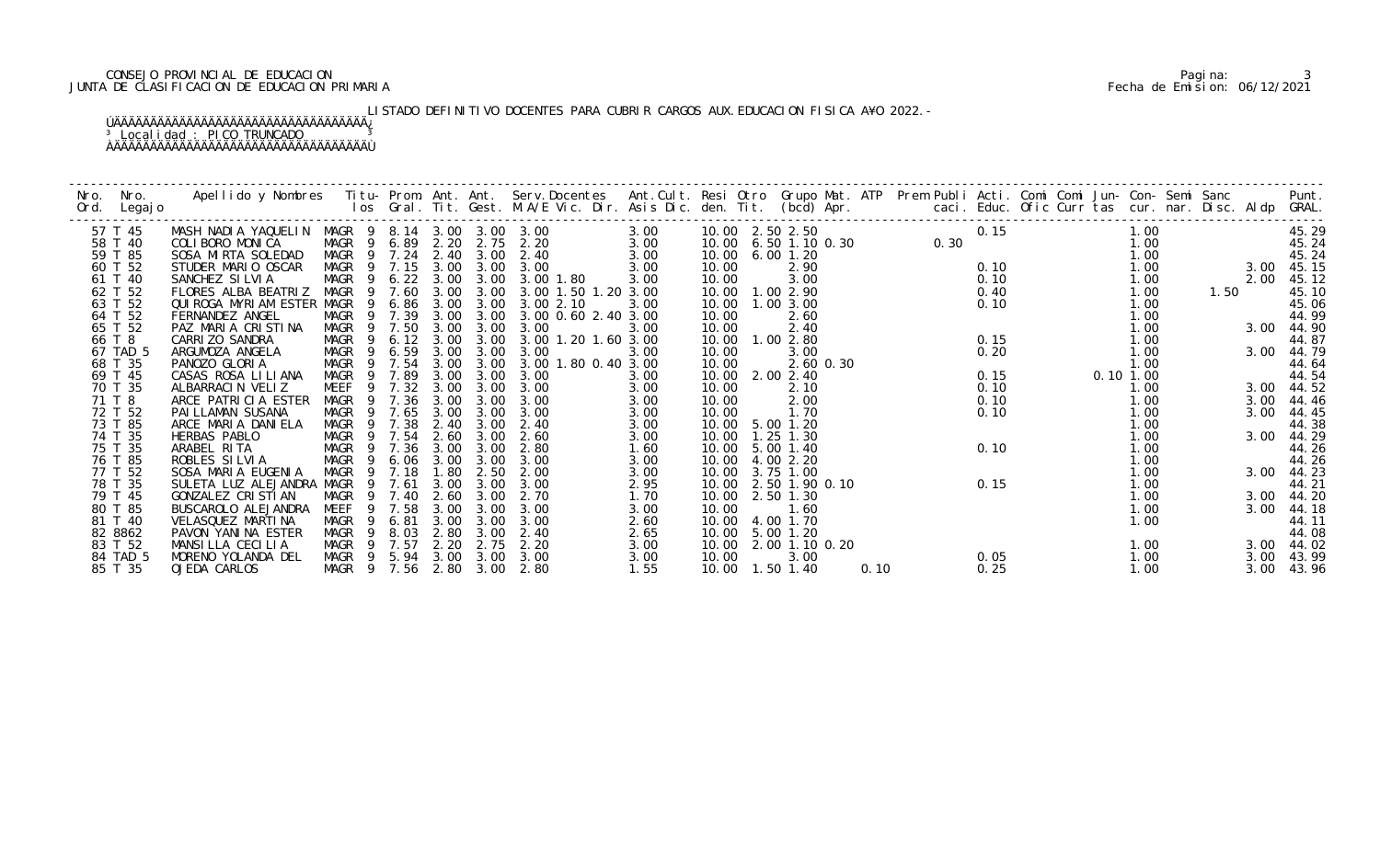### CONSEJO PROVINCIAL DE EDUCACION Pagina: 4 JUNTA DE CLASIFICACION DE EDUCACION PRIMARIA Fecha de Emision: 06/12/2021

# LISTADO DEFINITIVO DOCENTES PARA CUBRIR CARGOS AUX. EDUCACION FISICA A¥O 2022.-

| Nro.     | Nro.<br>Ord. Legajo | Apellido y Nombres  Titu- Prom. Ant. Ant. Serv.Docentes  Ant.Cult. Resi Otro Grupo Mat. ATP  Prem Publi Acti. Comi Comi Jun- Con- Semi Sanc        Punt.<br>Ios Gral. Tit. Gest. M.A/E Vic. Dir. Asis Dic. den. Tit. (bcd) Apr. |                   |                            |      |      |                  |           |                   |                         |           |      |  |      |      |  |      |            |                  |
|----------|---------------------|---------------------------------------------------------------------------------------------------------------------------------------------------------------------------------------------------------------------------------|-------------------|----------------------------|------|------|------------------|-----------|-------------------|-------------------------|-----------|------|--|------|------|--|------|------------|------------------|
| 86 T 8   |                     | SEGOVIA SILVIA                                                                                                                                                                                                                  |                   | MAGR 9 8.70 3.00 3.00 2.80 |      |      |                  | 2.15      |                   | 9.80 1.40               |           |      |  |      |      |  | 1.00 | 3.00 43.85 |                  |
|          | 87 T 45             | GATICA LLANOS KARINA MAGR 9 8.50 3.00                                                                                                                                                                                           |                   |                            |      |      | $3.00\quad 3.00$ | 3.00      |                   | 9.80 1.00 1.90 0.50     |           |      |  |      |      |  | 1.00 |            | 43.80            |
|          | 88 T 52             | VARELA ANALIA                                                                                                                                                                                                                   |                   | MAGR 9 7.54 3.00           |      | 3.00 | 3.00             | 3.00      | 10.00 2.25 2.00   |                         |           |      |  |      | 0.10 |  | 1.00 |            | 43.79            |
|          | 89 8760             | FIGUEROA MARIA                                                                                                                                                                                                                  |                   | MAGR 9 7.41                | 3.00 | 3.00 | 3.00             | 3.00      |                   | 8.40 3.75 2.20          |           |      |  |      |      |  | 1.00 |            | 43. 76<br>43. 70 |
|          | 90 T 85             | QUINTERO LIDIA                                                                                                                                                                                                                  |                   | MAGR 9 7.65                | 2.60 | 3.00 | 2.60             | 2.30      | 10.00             | 4.25 1.30               |           |      |  |      |      |  | 1.00 |            |                  |
|          | 91 T 52             | GIGENA SERGIO                                                                                                                                                                                                                   |                   | MAGR 9 7.76 3.00           |      | 3.00 | 2.60             | 3.00      | 10.00 1.00 1.30   |                         |           |      |  |      |      |  | 1.00 | 2.00 43.66 |                  |
|          | 92 T 35             | SANTI BA¥EZ GONZALEZ                                                                                                                                                                                                            |                   | MAGR 9 7.97                | 3.00 | 3.00 | 3.00             | 3.00      | 10.00 2.00 1.50   |                         |           |      |  | 0.10 |      |  | 1.00 |            | 43.57            |
| 93 T 8   |                     | GONZALEZ SOFIA DEL                                                                                                                                                                                                              |                   | MAGR 9 7.42 3.00           |      | 3.00 | 3.00             | 3.00      | 10.00 2.50 1.60   |                         |           |      |  |      |      |  | 1.00 |            | 43.52            |
|          | 94 T 85             | ALBORNOZ ROSSANA                                                                                                                                                                                                                |                   | MAGR 9 7.66                | 2.00 | 2.50 | 2.00             | 2.75      |                   | 7.00 5.50 1.00          |           |      |  |      |      |  | 1.00 |            | 3.00 43.41       |
| 95 505   |                     | JARA NORMA BEATRIZ                                                                                                                                                                                                              |                   | MAGR 9 7.77                | 3.00 | 3.00 | 2.20             | 3.00      |                   | 10.00 3.00 1.10 0.90    |           |      |  | 0.30 |      |  |      |            | 43.27            |
|          | 96 T 40             | ORELLANA RAQUEL                                                                                                                                                                                                                 |                   | MAGR 9 7.87                | 3.00 | 3.00 | 3.00             | 1.90      | 10.00             | 1.50                    |           |      |  |      |      |  | 1.00 |            | 3.00 43.27       |
| 97 T 8   |                     | GARBOWSKI SONIA                                                                                                                                                                                                                 |                   | MAGR 9 7.91                | 3.00 | 3.00 | 3.00 1.50        | 2.25      | 10.00             | 2.50                    |           |      |  | 0.10 |      |  | 1.00 |            | 43.26            |
|          | 98 TAD 5            | GOMEZ CINTIA PAOLA                                                                                                                                                                                                              | MAGR 9            | 9.05                       | 2.20 | 2.25 | 2.00             | 1.60      |                   | 7.00 3.00 2.00          |           | 0.10 |  |      |      |  | 2.00 |            | 3.00 43.20       |
|          | 99 0475             | HERNANDEZ CLAUDIA                                                                                                                                                                                                               |                   | MEEF 9 7.76                | 3.00 | 3.00 | 2.80             | 3.00      | 10.00             | 3.00                    |           |      |  | 1.55 |      |  |      |            | 43.11            |
| 100 T 52 |                     | LAYUS HECTOR MARCELO MAGR 9 7.05                                                                                                                                                                                                |                   |                            | 3.00 | 3.00 | 3.00             | 2.15      | 10.00             | 1.70                    |           |      |  |      |      |  | 1.00 |            | 3.00 42.90       |
|          | 101 TAD 5           | ARGUMOZA VANESA                                                                                                                                                                                                                 | MAGR              | 9 7.83                     | 2.60 | 2.75 | 2.00             | 3.00      |                   | 7.70 2.50 1.10          |           | 0.10 |  | 0.10 |      |  | 1.00 | 3.00       | 42.68            |
| 102 T 52 |                     | MARCOVICH SILVIA                                                                                                                                                                                                                |                   | MAGR 9 6.16 1.60           |      | 1.75 | 1.60             | 1.20      |                   | 10.00 6.50 0.80         |           |      |  |      |      |  | 1.00 | 3.00       | 42.61            |
| 103 T 8  |                     | ORME¥O JORGE NICOLAS MAGR 9 7.09                                                                                                                                                                                                |                   |                            | 3.00 | 3.00 | 3.00             | 1.20 3.00 | 9.80              | 2.40                    |           |      |  |      |      |  | 1.00 |            | 42.49            |
| 104 0038 |                     | CRIVELLI MARIA LAURA MEEF                                                                                                                                                                                                       |                   | 9 7.00                     | 3.00 | 3.00 | 3.00             | 3.00      | 10.00 2.25 1.60   |                         |           |      |  | 0.35 |      |  |      |            | 42.20<br>42.18   |
| 105 6934 |                     | PEREZ NATALIA                                                                                                                                                                                                                   | MAGR              | 9 8.93 3.00                |      | 3.00 | 0.80             | 3.00      | 10.00 3.75 0.40   |                         |           |      |  | 0.30 |      |  |      |            |                  |
| 106 T 8  |                     | SIGLER NORMA SOLEDAD MAGR                                                                                                                                                                                                       | - 9               | 8.05                       | 1.40 | 1.75 | 1.50             | 2.85      | 8.40              | 4.50 0.70               |           |      |  |      |      |  | 1.00 |            | 3.00 42.15       |
| 107 T 52 |                     | BARQUIN MARIA DEL                                                                                                                                                                                                               |                   | MAGR 9 7.75                | 3.00 | 3.00 | 3.00             | 2.00      | 10.00 1.50 1.90   |                         |           |      |  |      |      |  | 1.00 |            | 42.15            |
|          | 108 10248           | DELGADO ANDREA DEL                                                                                                                                                                                                              | MAGR <sub>9</sub> | 8.05                       | 1.40 | 2.00 | 1.60             | 1.90      | 10.00 4.00 0.70   |                         |           |      |  |      |      |  |      | 3.00 41.65 |                  |
| 109 T 40 |                     | DELGADO MAURICIO                                                                                                                                                                                                                | MEEF<br>- 9       | 7.51                       | 3.00 | 3.00 | 3.00             | 3.00      | 10.00             | 2.00                    |           |      |  |      |      |  | 1.00 |            | 41.51            |
| 110 4258 |                     | GONZALEZ SUSANA                                                                                                                                                                                                                 | MAGR<br>- 9       | 8.27                       | 3.00 | 3.00 | 2.00             | 3.00      |                   | 10.00  1.75  1.00  0.40 |           |      |  | 0.05 |      |  |      |            | 41.47            |
| 111 T 8  |                     | AHUMADA CLAUDIA                                                                                                                                                                                                                 |                   | MAGR 9 6.61                | 3.00 | 3.00 | 3.00 0.90        | 1.35      | 10.00             |                         | 2.90 0.70 |      |  |      |      |  | 1.00 |            | 41.46            |
| 112 5210 |                     | CUEVAS CLAUDIA                                                                                                                                                                                                                  |                   | MAGR 9 7.30                | 3.00 | 3.00 | 3.00             | 3.00      | 10.00  1.25  1.90 |                         |           |      |  |      |      |  |      |            | 41.45            |
| 113 T 40 |                     | VI LLEGAS ROMI NA                                                                                                                                                                                                               |                   | MAGR 9 8.21                | 2.60 | 2.75 | 2.60             | 2.90      | 10.00 1.00 1.30   |                         |           |      |  |      |      |  | 1.00 |            | 41.36            |
|          | 114 10112           | YACANTE WALDO ARBUES MAGR 9 7.92 1.60 2.00                                                                                                                                                                                      |                   |                            |      |      | 1.60             | 1.25      | 10.00 4.00 0.80   |                         |           |      |  |      |      |  |      |            | 3.00 41.17       |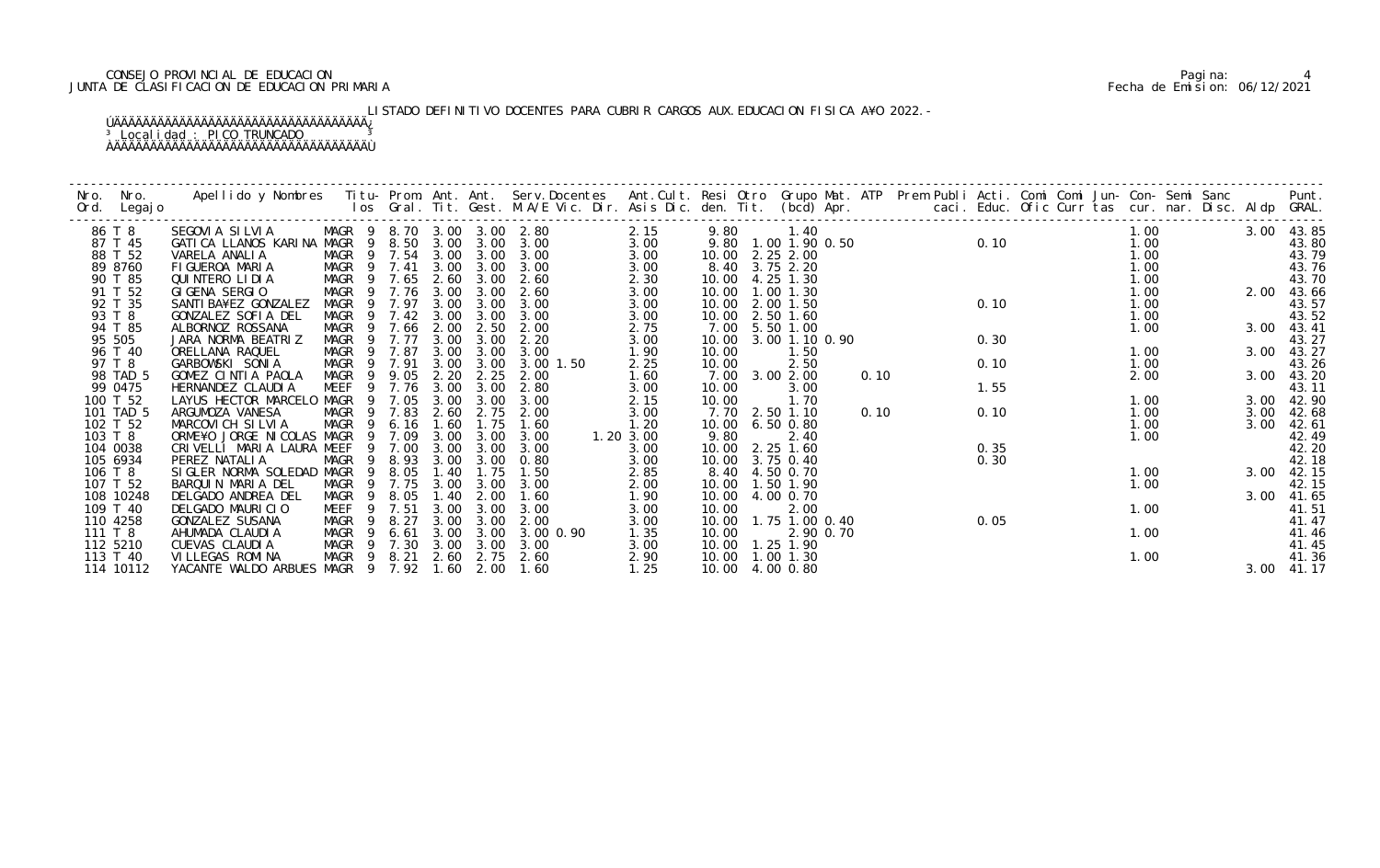### CONSEJO PROVINCIAL DE EDUCACION Pagina: 5 JUNTA DE CLASIFICACION DE EDUCACION PRIMARIA Fecha de Emision: 06/12/2021

# LISTADO DEFINITIVO DOCENTES PARA CUBRIR CARGOS AUX. EDUCACION FISICA A¥O 2022.-

| Nro. | Nro.<br>Ord. Legajo | Apellido y Nombres  Titu- Prom. Ant. Ant.  Serv.Docentes  Ant.Cult. Resi Otro  Grupo Mat. ATP  Prem Publi Acti. Comi Comi Jun- Con- Semi Sanc          Punt.<br>Ios Gral. Tit. Gest. M.A/E Vic. Dir. Asis Dic. den. Tit. (bcd) Ap |                            |                |        |             |      |                   |           |                   |      |                   |      |  |      |  |      |  |      |            |
|------|---------------------|-----------------------------------------------------------------------------------------------------------------------------------------------------------------------------------------------------------------------------------|----------------------------|----------------|--------|-------------|------|-------------------|-----------|-------------------|------|-------------------|------|--|------|--|------|--|------|------------|
|      | 115 6667            | ASTRADA MARIANA                                                                                                                                                                                                                   | MAGR 9 8.45 3.00 3.00 3.00 |                |        |             |      |                   | 0.25      | 10.00 2.75 1.70   |      |                   |      |  |      |  |      |  |      | 41.15      |
|      | 116 T 35            | FLORES SILVIA                                                                                                                                                                                                                     | MAGR 9 6.88 3.00           |                |        |             |      | $3.00 \quad 3.00$ | 3.00      | 10.00             |      | 2.20              |      |  |      |  | 1.00 |  |      | 41.08      |
|      | 117 3688            | FIGUEROA IRIS MARIA                                                                                                                                                                                                               | MAGR 9 6.66 3.00           |                |        |             | 3.00 | 3.00              | 3.00      | 10.00             |      | 2.20              |      |  |      |  | 1.00 |  |      | 40.86      |
|      | 118 T 85            | ALMEIDA PATRICIA                                                                                                                                                                                                                  | MAGR 9 7.22                |                |        | 2.80        | 2.25 | 1.80              | 3.00      |                   |      | 6.30 3.50 0.90    |      |  |      |  | 1.00 |  |      | 3.00 40.77 |
|      | 119 T 35            | CASAS RAUL HERNAN                                                                                                                                                                                                                 | MAGR 9 7.84                |                |        | 3.00        | 1.25 | 1.30              | 1.20      | 10.00 2.50 0.60   |      |                   |      |  |      |  | 1.00 |  | 3.00 | 40.69      |
|      | 120 T 40            | FILIPIGH MAGDALENA                                                                                                                                                                                                                | MAGR 9 7.29                |                |        | 3.00        | 3.00 | 2.20 0.30         | 3.00      | 9.10              |      | $1.50$ $1.20$     |      |  |      |  | 1.00 |  |      | 40.59      |
|      | 121 T 35            | RUFINO VALERIA                                                                                                                                                                                                                    | MAGR 9 7.70                |                |        | 3.00        | 3.00 | 3.00              | 0.65      | 10.00  1.50  1.60 |      |                   |      |  | 0.10 |  | 1.00 |  |      | 40.55      |
|      | 122 T 8             | CORVALAN MYRIAM                                                                                                                                                                                                                   | MAGR 9 6.44                |                |        | 3.00        | 3.00 | 3.00              | 3.00      |                   |      | 9.10 0.50 2.50    |      |  |      |  | 1.00 |  |      | 40.54      |
|      | 123 0693            | PALACIOS ARNALDO                                                                                                                                                                                                                  | MEEF                       | -9             | 6.57   | 3.00        | 3.00 | 2.80              | 3.00      | 10.00  1.00  1.40 |      |                   |      |  | 0.75 |  |      |  |      | 40.52      |
|      | 124 T 45            | VARAS ROMINA DEL                                                                                                                                                                                                                  | MAGR                       | $\overline{9}$ | 7.29   | 1.60        | 2.00 | 1.70              | 3.00      | 10.00             |      | 4.00 0.80         |      |  |      |  | 1.00 |  |      | 40.39      |
|      | 125 T 8             | SUAREZ SONIA DEL                                                                                                                                                                                                                  | MAGR                       | - 9            | 8.63   | 3.00        | 2.75 | 3.00              | 1.35      | 7.00              |      | 1.50              |      |  | 0.10 |  | 1.00 |  |      | 3.00 40.33 |
|      | 126 T 40            | PEREZ CELESTE                                                                                                                                                                                                                     | MAGR 9 7.42 2.40           |                |        |             | 3.00 | 2.40              | 2.50      | 8.40              |      | 1.20              |      |  |      |  | 1.00 |  | 3.00 | 40.32      |
|      | 127 T 8             | LOPEZ TOLEDO                                                                                                                                                                                                                      | MAGR                       | 9              | 8.90   | 1.60        | 2.00 | 1.50              | 2.90      |                   |      | 5.60 6.75 0.70    |      |  |      |  | 1.00 |  |      | 39.95      |
|      | 128 7781            | ALVAREZ MARIA                                                                                                                                                                                                                     | MEEF                       | 9              | 8.35   | 3.00        | 3.00 | 1.40              | 1.95      |                   |      | 9.10 1.50 1.50    |      |  | 0.05 |  | 1.00 |  |      | 39.85      |
|      | 129 0474            | SOSA LUIS ALEJANDRO                                                                                                                                                                                                               | MEEF 9 7.79                |                |        | 3.00        | 3.00 | 2.80              | 2.75      | 10.00             |      | 1.40              |      |  |      |  |      |  |      | 39.74      |
|      | 130 6442            | DI AZ VI CTOR ARI EL                                                                                                                                                                                                              | MEEF 9 7.94                |                |        | 3.00        | 3.00 | 1.80              | 3.00      | 10.00             |      | 0.90              |      |  |      |  | 1.00 |  |      | 39.64      |
|      | 131 T 40            | NI CCOLAI LORENA                                                                                                                                                                                                                  | MAGR                       |                | 9 7.76 | 2.20        | 2.75 | 2.20              | 3.00      |                   |      | 7.70 2.50 1.10    |      |  |      |  | 1.00 |  |      | 39.21      |
|      | 132 0124            | TOLEDO MARIA ROSA                                                                                                                                                                                                                 | MAGR 9                     |                | 5.56   | 3.00        | 3.00 | 3.00              | 0.40 3.00 | 10.00             |      | 2.10              |      |  | 0.10 |  |      |  |      | 39.16      |
|      | 133 10699           | DI AZ RAQUEL DEL                                                                                                                                                                                                                  | MAGR                       | - 9            | 8.77   | 1.60        | 1.75 | 1.40              | 2.50      |                   |      | 4.90 5.25 0.70    |      |  |      |  |      |  | 3.00 | 38.87      |
|      | 134 10875           | <b>GOROSI TO SUSANA</b>                                                                                                                                                                                                           | MAGR 9 7.89                |                |        | 2.00        | 1.75 | 1.40              | 2.95      |                   |      | 4.20 5.50 0.70    |      |  |      |  |      |  | 3.00 | 38.39      |
|      | 135 T 35            | BENI TEZ EVARI STA                                                                                                                                                                                                                | MAGR 9 7.62 3.00           |                |        |             | 2.50 | 3.00              | 3.00      | 7.00              |      | 2.10              | 0.10 |  | 0.05 |  | 1.00 |  |      | 38.37      |
|      | 136 T 8             | LEGUI ZA LEONARDO                                                                                                                                                                                                                 | MAGR 9                     |                | 6.85   | 3.00        | 2.75 | 2.20              | 3.00      |                   |      | 7.70 1.25 1.10    |      |  |      |  | 1.00 |  |      | 37.85      |
|      | 137 7325            | PALACIOS GLADYS                                                                                                                                                                                                                   | MAGR                       | - 9            | 6. 59  | 3.00        | 3.00 |                   | 3.00      | 10.00             | 3.00 |                   |      |  |      |  |      |  |      | 37.59      |
|      | 138 7455            | MELIN RUBEN DARIO                                                                                                                                                                                                                 | MEEF                       |                | 9 7.61 | 3.00        | 3.00 | 0.80              | 2.95      | 10.00             |      | 0.40              |      |  | 0.65 |  |      |  |      | 37.41      |
|      | 139 10582           | DOMI NGUEZ MARTA                                                                                                                                                                                                                  | MAGR                       | - 9            | 8.15   | 1.40        | 1.75 | 1.60              | 2.55      | 4.90              |      | 4.00 0.80         |      |  |      |  |      |  | 3.00 | 37.15      |
|      | 140 7761            | OJEDA LUIS MIGUEL                                                                                                                                                                                                                 | MEEF                       | -9             |        | $6.72$ 2.80 | 3.00 | 1.70              | 2.35      | 10.00             |      | 0.80              |      |  | 0.70 |  |      |  |      | 37.07      |
|      | 141 8266            | TUBIO CAROLA NATACHA MEEF 9 6.84                                                                                                                                                                                                  |                            |                |        | 2.60        | 3.00 | 2.00              | 2.10      |                   |      | 10.00  0.50  1.00 |      |  |      |  |      |  |      | 37.04      |
|      | 142 9771            | LAMAS NATALIA                                                                                                                                                                                                                     | MAGR 9 7.78 2.00           |                |        |             | 2.50 | 1.60              | 0.15      | 10.00             |      | 0.80              |      |  |      |  |      |  |      | 3.00 36.83 |
|      | 143 11695           | DURE NANCY ELIZABETH MAGR 9 7.49 2.20                                                                                                                                                                                             |                            |                |        |             | 1.25 | 1.60              | 2.65      |                   |      | 3.50 5.25 0.80    |      |  |      |  |      |  | 3.00 | 36.74      |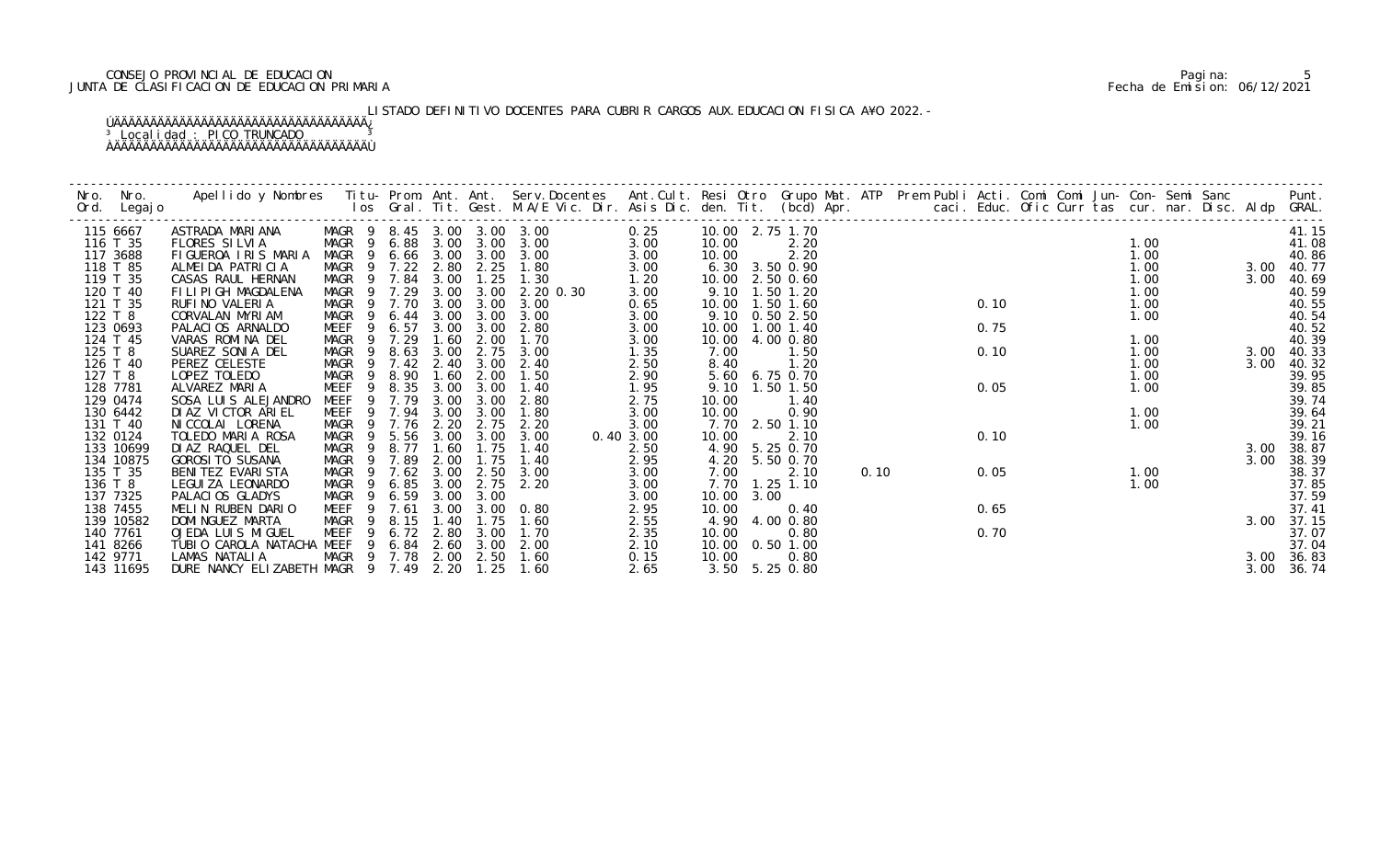### CONSEJO PROVINCIAL DE EDUCACION Pagina: 6 JUNTA DE CLASIFICACION DE EDUCACION PRIMARIA Fecha de Emision: 06/12/2021

# LISTADO DEFINITIVO DOCENTES PARA CUBRIR CARGOS AUX. EDUCACION FISICA A¥O 2022.-

| 144 10351             | SALDIS SUSAN                            |              |                |                  |              |                       | MAGR 9 7.60 1.60 2.00 1.60<br>MAGR 9 6.68 3.00 3.00 3.00 | 3.00         |                | 5.60 5.50 0.80    |             |      |  |      |  |      |  |      | 36.70          |
|-----------------------|-----------------------------------------|--------------|----------------|------------------|--------------|-----------------------|----------------------------------------------------------|--------------|----------------|-------------------|-------------|------|--|------|--|------|--|------|----------------|
| 145 7677<br>146 7760  | RODRI GUEZ SONI A<br>SILVA JUAN MANUEL  |              |                |                  |              |                       | MEEF 9 6.85 2.60 3.00 1.60                               | 0.40<br>2.65 | 10.00<br>10.00 | 1.50<br>0.80      |             |      |  | 0.05 |  |      |  |      | 36.58<br>36.55 |
| 147 10021             | BRI ZUELA FRANCI SCO                    |              |                |                  |              | MAGR 9 6.98 3.00 2.50 | 1.80                                                     | 1.75         |                | 6.30 1.00 0.90    |             |      |  |      |  |      |  | 3.00 | 36.23          |
| 148 T 8               | GUTI ERREZ ADA                          | MEEF         |                | 9 8.06 1.60      |              |                       | $1.50 \t 0.60$                                           | 0.15         |                | 10.00 4.00 0.30   |             |      |  |      |  | 1.00 |  |      | 36.21          |
| 149 7460              | EHIJOS MONICA LORENA MAGR 9 7.18        |              |                |                  | 3.00         | 2.00                  | 1.60                                                     | 1.35         | 10.00          | 1.25 0.80         |             |      |  |      |  |      |  |      | 36.18          |
| 150 T 8/35            | CABRERA ALFREDO                         |              |                | MEEF 9 6.72 3.00 |              | 2.50                  | 3.00                                                     | $0.40$ 1.25  | 7.00           | 2.10              |             |      |  |      |  | 1.00 |  |      | 35.97          |
| 151 T 8               | FERNANDEZ NOELIA                        |              |                | MAGR 9 8.18      | 3.00         | 1.75                  | 1.40                                                     | 3.00         |                | 4.90 3.00 0.70    |             |      |  |      |  | 1.00 |  |      | 35.93          |
| 152 9488              | TRULLI NATALIA                          | MEEF 9 7.33  |                |                  | 3.00         | 2.75                  | 2.00                                                     | 0.40         |                | 7.70 2.75 1.00    |             |      |  |      |  |      |  |      | 35.93          |
| 153 8563              | PAZ VERONICA SUSANA                     | MAGR         | $\overline{9}$ | 6.59             | 3.00         | 3.00                  | 0.60                                                     | 3.00         |                | 9.10 1.00 0.30    |             |      |  |      |  |      |  |      | 35.59          |
| 154 10512             | ROMANO PAOLA KARINA                     | MAGR         | 9              | 8.62             | 1.20         | 1.50                  | 1.50                                                     | 3.00         | 10.00          | 0.70              |             |      |  |      |  |      |  |      | 35.52          |
| 155 10089             | OVIEDO LUCIANA                          | MEEF         |                | 9 8.06           | 1.80         | 1.75                  | 0.60                                                     |              |                | 10.00 1.00 0.30   |             |      |  |      |  |      |  | 3.00 | 35.51          |
| 156 11060             | SALVATI ERRA FRANCO                     | MAGR         |                | 9 7.88           | 1.20         | 1.50                  | 1.30                                                     | 2.25         |                | 4.20 7.50 0.60    |             |      |  |      |  |      |  |      | 35.43          |
| 157 T 8               | MU¥OZ GISELLE NATALI                    | MEEF         | 9              | 6.48             | 1.20<br>1.60 | 1.25<br>2.00          | 0.80<br>1.80                                             | 0.25         |                | 10.00 5.00 0.40   |             |      |  |      |  | 1.00 |  |      | 35.38<br>35.28 |
| 158 10117<br>159 7759 | COLIVORO CECILIA DE                     | MAGR<br>MEEF |                | 8.08<br>9 7.13   | 3.00         | 3.00                  | 0.70                                                     | 1.90<br>1.00 | 10.00<br>10.00 | 0.90              | $0.30$ 1.00 |      |  |      |  |      |  |      | 35.13          |
| 160 9993              | GREENHILL MARILIN<br>MEDINA MARTA ELENA | MAGR         |                | 9 6.87           | 3.00         | 2.25                  | 3.00                                                     | 2.30         | 6.30           | 2.30              |             | 0.10 |  |      |  |      |  |      | 35.12          |
| 161 T 85              | PEREIRA MERCEDES                        | MEEF         |                | 9 7.11           | 1.20         | 1.50                  | 1.30                                                     | 0.20         |                | 10.00 3.00 0.60   |             |      |  |      |  | 1.00 |  |      | 34.91          |
| 162 10767             | ZURITA MARIA DANIELA MAGR               |              | -9             | 8.03             | 3.00         | 1.75                  | 1.60                                                     | 1.55         | 4.90           |                   | $0.90$ 1.00 |      |  |      |  |      |  | 3.00 | 34.73          |
| 163 10219             | SALAZAR VALERIA                         | MAGR         |                | 9 8.09           | 1.60         | 2.00                  | 1.70                                                     |              |                | 10.00  1.50  0.80 |             |      |  |      |  |      |  |      | 34.69          |
| 164 10426             | BOTO NATALIA ANALIA MAGR                |              |                | 9 7.12           | 1.40         | 1.75                  | 1.60                                                     | 0.50         | 10.00          | 2.50 0.80         |             |      |  |      |  |      |  |      | 34.67          |
| 165 6847              | MELIN WALTER HECTOR                     | MEEF         |                | 9 7.06           | 3.00         | 3.00                  | 0.40                                                     | 1.90         | 10.00          | 0.20              |             |      |  |      |  |      |  |      | 34.56          |
|                       | 166 T 40/45 SOLORZA JULIAN              | <b>MEEF</b>  | 9              | 7.52             | 1.80         | 2.25                  | 1.80                                                     | 0.20         | 10.00          | 0.90              |             |      |  |      |  | 1.00 |  |      | 34.47          |
| 167 10241             | CHARRIOL VANESSA DEL MAGR               |              | - 9            | 8.80             | 1.60         | 2.00                  | 1.60                                                     | 0.45         | 5.60           | 1.50 0.80         |             |      |  |      |  |      |  |      | 3.00 34.35     |
| 168 T 52              | I BARRA FIDEL I GNACIO MEEF             |              | 9              | 7.52             | 1.60         | 2.00                  | 1.60                                                     | 2.05         | 5.60           | 0.80              |             |      |  |      |  | 1.00 |  | 3.00 | 34.17          |
| 169 10898             | AMAYA MONICA VIVIANA MAGR               |              | 9              | 8.13             | 2.00         | 1.50                  | 1.30                                                     | 0.85         | 4.20           | $6.50$ $0.60$     |             |      |  |      |  |      |  |      | 34.08          |
| 170 10425             | SALAZAR OLGA                            | MAGR         |                | 9 7.51           | 1.40         | 1.75                  | 0.80                                                     | 0.10         | 10.00          | $3.00 \, 0.40$    |             |      |  |      |  |      |  |      | 33.96          |
| 171 11742             | MORENO MERCADO PAULA MEEF 9 7.13 1.40   |              |                |                  |              | 1.25                  | 0.90                                                     | 0.85         | 10.00          | 0.40              |             |      |  |      |  |      |  |      | 3.00 33.93     |
| 172 T 52              | ALANCAY FRANCO                          | MEEF 9 7.08  |                |                  | 1.80         | 2.25                  | 0.60                                                     | 3.00         | 5.60           | 0.30              |             |      |  | 0.15 |  | 1.00 |  | 3.00 | 33.78          |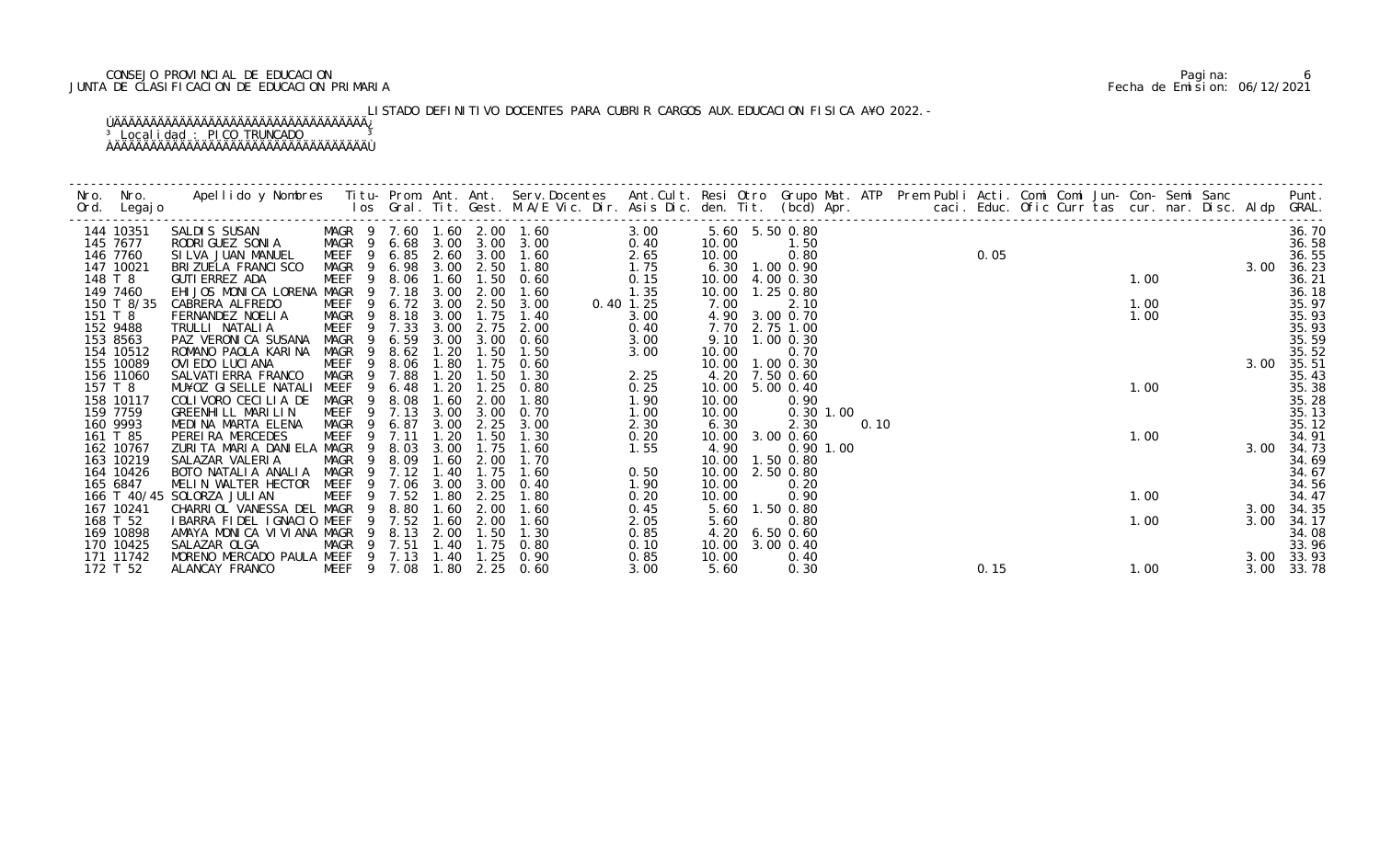### CONSEJO PROVINCIAL DE EDUCACION Pagina: 7 JUNTA DE CLASIFICACION DE EDUCACION PRIMARIA Fecha de Emision: 06/12/2021

# LISTADO DEFINITIVO DOCENTES PARA CUBRIR CARGOS AUX. EDUCACION FISICA A¥O 2022.-

|  | $\begin{bmatrix} 10 & 0.0000 & 0.00000 & 0.00000 & 0.00000 & 0.00000 & 0.00000 & 0.00000 & 0.00000 & 0.00000 & 0.00000 & 0.00000 & 0.00000 & 0.00000 & 0.00000 & 0.00000 & 0.00000 & 0.00000 & 0.00000 & 0.00000 & 0.00000 & 0.00000 & 0.00000 & 0.00000 & 0.0$ |  |  |  |  |  |  |  |  |  |  |            |
|--|-----------------------------------------------------------------------------------------------------------------------------------------------------------------------------------------------------------------------------------------------------------------|--|--|--|--|--|--|--|--|--|--|------------|
|  |                                                                                                                                                                                                                                                                 |  |  |  |  |  |  |  |  |  |  |            |
|  |                                                                                                                                                                                                                                                                 |  |  |  |  |  |  |  |  |  |  |            |
|  |                                                                                                                                                                                                                                                                 |  |  |  |  |  |  |  |  |  |  |            |
|  |                                                                                                                                                                                                                                                                 |  |  |  |  |  |  |  |  |  |  |            |
|  |                                                                                                                                                                                                                                                                 |  |  |  |  |  |  |  |  |  |  |            |
|  |                                                                                                                                                                                                                                                                 |  |  |  |  |  |  |  |  |  |  |            |
|  |                                                                                                                                                                                                                                                                 |  |  |  |  |  |  |  |  |  |  |            |
|  |                                                                                                                                                                                                                                                                 |  |  |  |  |  |  |  |  |  |  |            |
|  |                                                                                                                                                                                                                                                                 |  |  |  |  |  |  |  |  |  |  |            |
|  |                                                                                                                                                                                                                                                                 |  |  |  |  |  |  |  |  |  |  | 3.00 31.76 |
|  |                                                                                                                                                                                                                                                                 |  |  |  |  |  |  |  |  |  |  |            |
|  |                                                                                                                                                                                                                                                                 |  |  |  |  |  |  |  |  |  |  |            |
|  |                                                                                                                                                                                                                                                                 |  |  |  |  |  |  |  |  |  |  |            |
|  |                                                                                                                                                                                                                                                                 |  |  |  |  |  |  |  |  |  |  |            |
|  |                                                                                                                                                                                                                                                                 |  |  |  |  |  |  |  |  |  |  |            |
|  |                                                                                                                                                                                                                                                                 |  |  |  |  |  |  |  |  |  |  |            |
|  |                                                                                                                                                                                                                                                                 |  |  |  |  |  |  |  |  |  |  |            |
|  |                                                                                                                                                                                                                                                                 |  |  |  |  |  |  |  |  |  |  |            |
|  |                                                                                                                                                                                                                                                                 |  |  |  |  |  |  |  |  |  |  |            |
|  |                                                                                                                                                                                                                                                                 |  |  |  |  |  |  |  |  |  |  |            |
|  |                                                                                                                                                                                                                                                                 |  |  |  |  |  |  |  |  |  |  |            |
|  |                                                                                                                                                                                                                                                                 |  |  |  |  |  |  |  |  |  |  |            |
|  |                                                                                                                                                                                                                                                                 |  |  |  |  |  |  |  |  |  |  |            |
|  |                                                                                                                                                                                                                                                                 |  |  |  |  |  |  |  |  |  |  |            |
|  |                                                                                                                                                                                                                                                                 |  |  |  |  |  |  |  |  |  |  |            |
|  |                                                                                                                                                                                                                                                                 |  |  |  |  |  |  |  |  |  |  |            |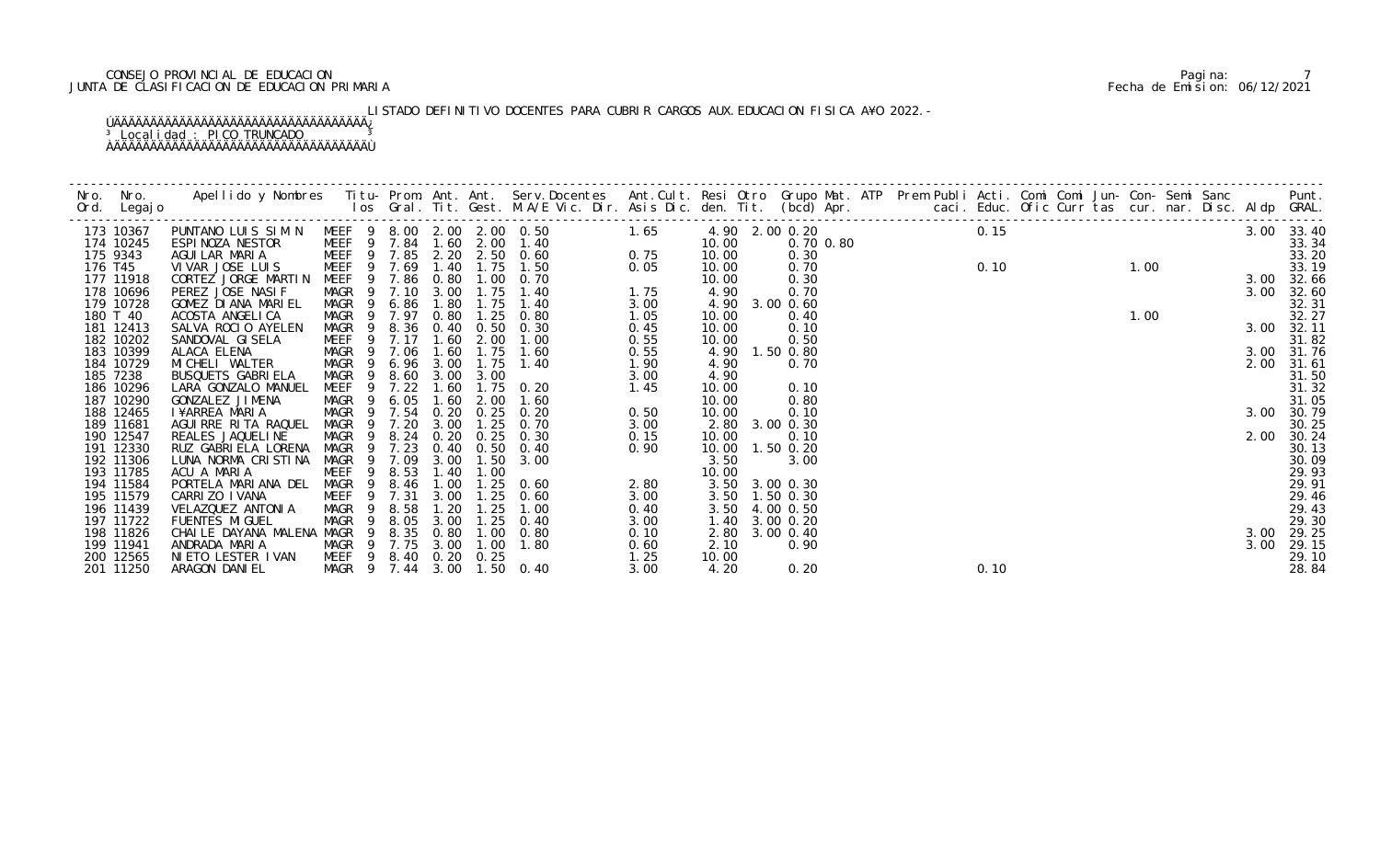### CONSEJO PROVINCIAL DE EDUCACION Pagina: 8 JUNTA DE CLASIFICACION DE EDUCACION PRIMARIA Fecha de Emision: 06/12/2021

LISTADO DEFINITIVO DOCENTES PARA CUBRIR CARGOS AUX. EDUCACION FISICA A¥O 2022.-

| 202 12305              | LASTRA CATERINA                                  | MEEF 9 8.04 0.40 0.50 0.20 |      |             |                               |                                            | 0.45 | 10.00     | 0.10           |           |  |      |      |  |  |  |      | 28.69          |
|------------------------|--------------------------------------------------|----------------------------|------|-------------|-------------------------------|--------------------------------------------|------|-----------|----------------|-----------|--|------|------|--|--|--|------|----------------|
| 203 11603              | LARREA MARIA ELENA MAGR 9 7.24                   |                            |      |             |                               | 1.60  1.25  1.20<br>$1.90$<br>0.40<br>0.25 |      |           | 3.50 2.00 0.60 |           |  | 0.15 |      |  |  |  |      | 28.44          |
| 204 11844              | HERRERA AILSA YANINA MAGR 9 7.91                 |                            |      |             |                               | 0.80 1.00 0.90                             |      |           | 2.80 2.50 0.40 |           |  |      |      |  |  |  | 3.00 | 28.31          |
| 205 12329              | PE¥A LOURDES SOLEDAD MAGR 9 7.30                 |                            |      |             |                               | 0.40 0.50 0.40                             |      | 10.00     | 0.20           |           |  |      |      |  |  |  |      | 28.20          |
| 206 12083              | FIGUEROA CARLOS                                  | MEEF 9 7.19                |      |             | 0.60 0.75                     | 0.40                                       |      | 10.00     | 0.20           |           |  |      |      |  |  |  |      | 28.14          |
| 207 12073              | MEEF 9 7.42<br>SAEZ FACUNDO                      |                            |      | 0.60        |                               | $0.75$ 0.10                                |      | 10.00     |                |           |  |      |      |  |  |  |      | 28.12          |
| 208 12355              | KUKOSKY LUCI ANA                                 | MEEF <sub>9</sub>          | 7.82 |             | $0.40 \quad 0.25$             |                                            | 0.55 | 10.00     |                |           |  |      |      |  |  |  |      | 28.02          |
| 209 12491              | SOLORZA MARTIN                                   | MEEF<br>- 9                | 8.41 |             | $0.20 \quad 0.25$             |                                            |      | 10.00     |                |           |  |      |      |  |  |  |      | 27.86          |
| 210 12568              | VERGARA ANABEL PAOLA MEEF                        | 9<br>- 9                   | 7.67 |             | $0.80$ $0.25$                 |                                            |      | 10.00     |                |           |  |      |      |  |  |  |      | 27.72          |
| 211 11018<br>212 12540 | GIMENEZ PAOLA ROMINA MAGR<br>VI LLEGAS GABRI ELA | MEEF 9 7.84                | 8.16 | 1.20        | $0.20 \quad 0.25$             | $1.25$ $1.10$                              |      | 10.00     | 3.50 1.50 0.50 |           |  |      |      |  |  |  |      | 27.71<br>27.29 |
| 213 11125              | SELTZER, LIDA                                    | MAGR <sub>9</sub>          |      | $6.72$ 1.60 | 1.50                          | 1.20                                       | 2.20 | 4.20      | 0.60           |           |  |      |      |  |  |  |      | 27.02          |
| 214 11457              | RODRI GUEZ VEDOYA                                | MAGR 9                     | 7.68 | 1.20        | $\overline{\phantom{0}}$ . 25 | 0.80                                       | 3.00 | 3.50      | 0.50           |           |  |      |      |  |  |  |      | 26.93          |
| 215 11466              | CORONEL ALBERTO                                  | MAGR 9                     | 7.74 | 1.20        | $\overline{.50}$              | 1.10                                       |      | 2.80      | 0.50           |           |  |      |      |  |  |  | 3.00 | 26.84          |
| 216 12184              | LOPEZ STELLA MARIS                               | MAGR<br>- 9                | 7.68 | 0.60        | 0.75                          | 0. 50                                      | 1.40 |           | 4.20 2.50 0.20 |           |  |      |      |  |  |  |      | 26.83          |
| 217 12265              | PORTELA MARIA AYELEN MAGR                        | - 9                        | 9.08 | 0.40        | 0. 50                         | 0.30                                       |      |           | 1.40 3.00 0.10 |           |  |      |      |  |  |  | 3.00 | 26.78          |
| 218 11622              | GONZALEZ MARIA INES                              | <b>MAGR</b>                | 7.25 | 1.00        | 1.25                          | 1.00                                       | 1.55 | 2.80      | 0.50           |           |  |      |      |  |  |  | 2.00 | 26.35          |
| 219 9868               | VEGA MAURO ARNALDO                               | <b>MEEF</b>                | 8.22 | 2.40        | 2.00                          |                                            | 0.60 | 2.80      |                |           |  |      |      |  |  |  |      | 25.02          |
| 220 11748              | RAMOS ELIAS RICARDO                              | MEEF<br>-9                 | 6.64 | 0.80        |                               | $1.00 \quad 0.50$                          | 0.50 |           | 1.40 1.50 0.20 |           |  |      | 0.10 |  |  |  | 3.00 | 24.64          |
| 221 10788              | NI ETO MARTIN                                    | MEEF<br>- 9                | 7.72 | 1.20        |                               | $1.75 \quad 0.60$                          | 0.90 | 2.80      | 0.30           |           |  |      |      |  |  |  |      | 24.27          |
| 222 11828              | BARRIOS ALAN                                     | 9<br>MEEF                  | 8.62 | 0.80        |                               | $1.00 \t 0.10$                             | 0.65 | 1.40 2.00 |                |           |  |      |      |  |  |  |      | 23.57          |
| 223 12339              | GAUNA BELKIS NOEMI                               | MAGR 9                     | 8.95 |             |                               | 0.40 0.50 0.40                             |      | 1.40      |                | 0.20 1.00 |  |      |      |  |  |  |      |                |
| 224 12838              | CARRI CABURU                                     | MEEF<br>9                  | 7.89 |             |                               |                                            |      | 4.90      |                |           |  |      |      |  |  |  |      | 21.85<br>21.79 |
| 225 12373              | AHUMADA LAURA                                    | MAGR<br>- 9                | 8.62 |             |                               | 0.60 0.50 0.10                             | 0.35 | 1.40      |                |           |  |      |      |  |  |  |      | 20.57          |
| 226 10776              | CARLOS VI VI ANA                                 | MAGR                       |      |             | 6.56 3.00 1.50                |                                            |      |           |                |           |  |      |      |  |  |  |      | 20.06          |
| 227 12810              | SORIA JAIR JORGE                                 | MEEF <sub>9</sub>          |      | 8.06 1.80   |                               |                                            | 0.15 |           |                |           |  |      |      |  |  |  |      | 19.01          |
| 228 12832              | LARROSA FLORENCIA                                | <b>MEEF</b><br>-9          |      |             |                               |                                            |      | 10.00     |                |           |  |      |      |  |  |  |      | 19.00          |
| 229 12567              | ARROYO GLADYS YOVANA MAGR 9 8.18 0.60 0.25       |                            |      |             |                               |                                            |      |           |                |           |  |      |      |  |  |  |      | 18.03          |
| 230 12453              | LEDESMA DI EGO                                   | MEEF 9 7.62 0.60 0.25      |      |             |                               |                                            |      |           |                |           |  |      |      |  |  |  |      | 17.47          |